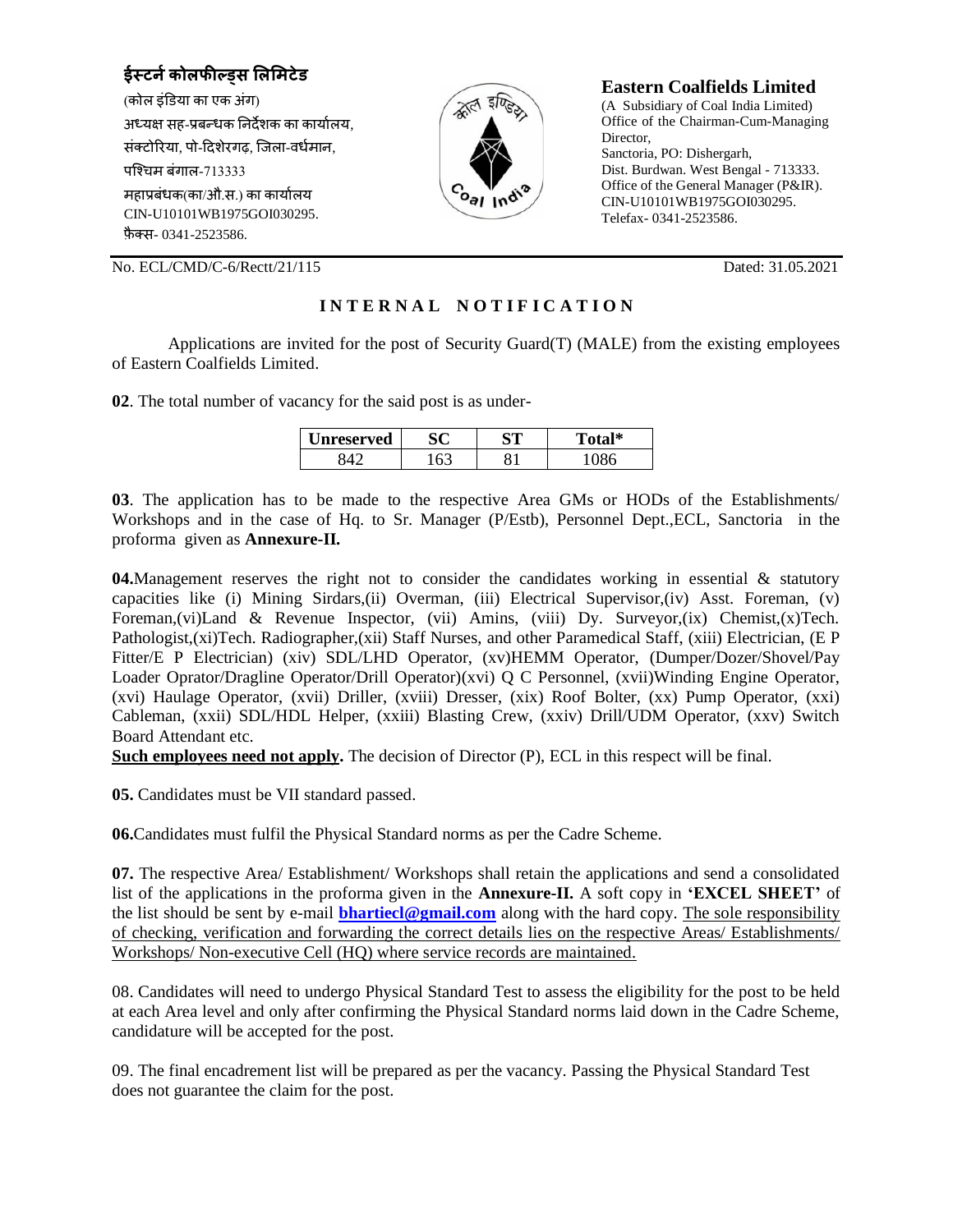**10**. **On selection, the candidates will be posted at any place as per requirement and place of posting will not be changed for a period of three years. The candidates not joining after the placement is issued will be subject to disciplinary action & forfeit the right for selection for the next three years.**  In this regard CVO'S letter no. ECL/VIG/CVO/SECTT/331 dated 27.02.2015 addressed to D(P), **ECL be kept in mind. The candidate has to apply knowing fully well that on selection, he will be posted at any place in the subsidiary company.**

11. The selected employees will be deployed as Security Guard (Trainee) for a period of six months in their existing grade & scale of pay. The selected employees will be required to undergo Basic Security Training within this period of six months which will be arranged by the HOD (Security), ECL Hq. After successful completion of six months training period  $\&$  the Basic Security Training, they will be placed in T & S Gr.- "G" as Security Guard.

12. The selected employees, have to join at the new place of posting within a period of **thirty days** from the date of issuance of Selection Order. In case of failure to join within the stipulated time period, the selection will stand cancelled and no claim in this regard will be entertained.

#### ---------------------------------------------------------------------------------------------------------------------------- **IMPORTANT DATES**

| IMPORTANT DATES |                                                                   |      |  |  |  |  |
|-----------------|-------------------------------------------------------------------|------|--|--|--|--|
|                 | <b>DETAILS</b>                                                    | DATE |  |  |  |  |
|                 | LAST DATE FOR SUBMISSION OF APPLICATION TO   15.06.2021 (TUESDAY) |      |  |  |  |  |
|                 | AREA/ESTBLISHMENT/WORKSHOP & HO.                                  |      |  |  |  |  |

This may please be given wide circulation.

### **Encl: As above.**

 $S/d$ - (P. K. Shrivastava) General Manager (P&IR), ECL.

Distribution:

- 01. GM of all Areas/J.K.Ropeways/HRD/MRS.
- 02. CMS I/C, CH Kalla/Sanctoria.
- 03. GM, E&M/Excv.,ECL,Hq.
- 04. All HoD's of ECL HQs.
- 05. Personnel In-charge of all Area/Workshop/Hospital
- 06. Sr.Manager(P/Estb),Personnel Dept.,ECL,Hq.
- 07. Notice Board of Recruitment Dept. and all Area/unit/Estb. through concerned Personnel in-charge.
- 08. Concerned guard file.